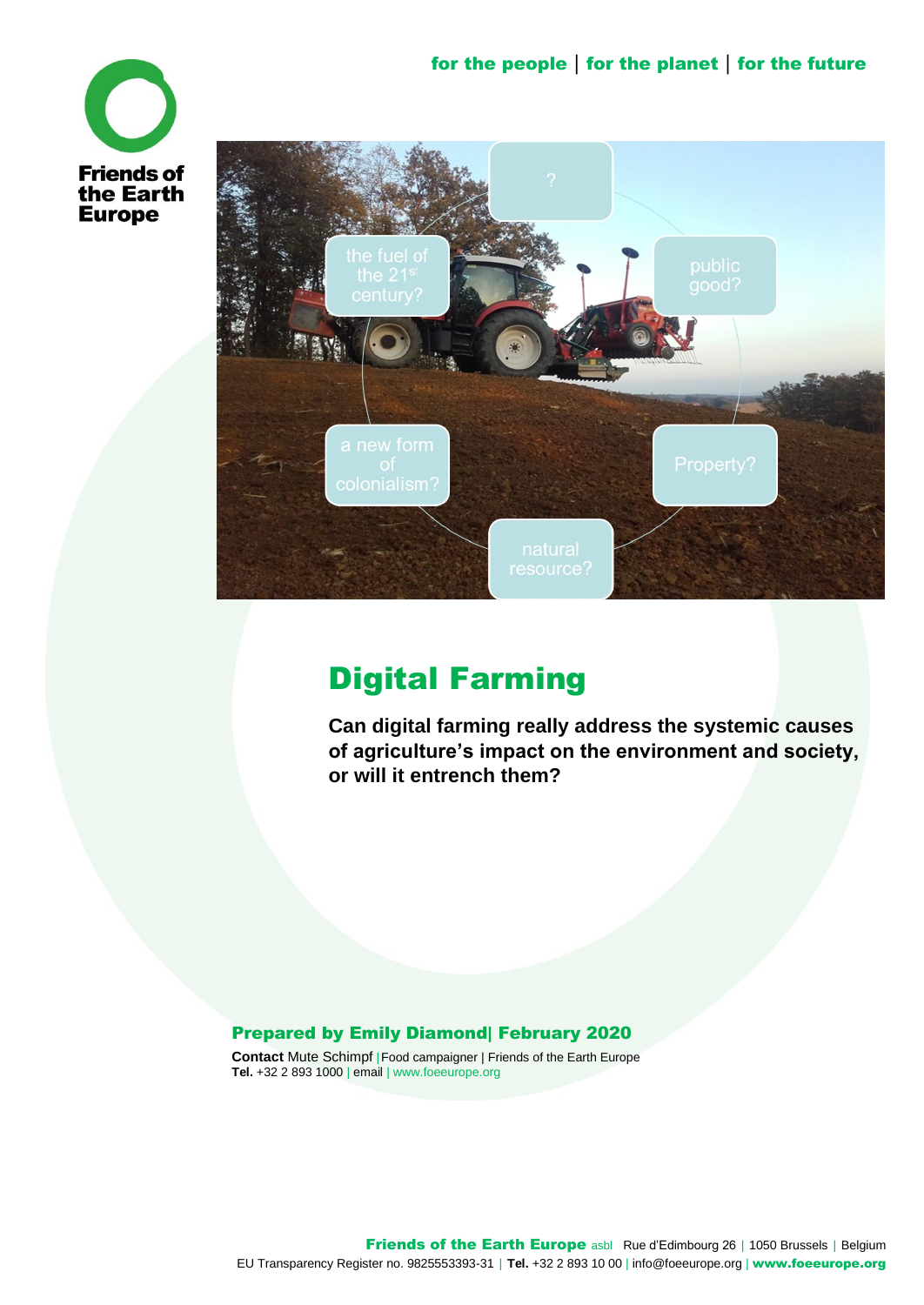# Table of Contents

- 2 Introduction
- 3 What is Digital farming?
- **7** Is this the Innovation we need?
- 10 Will farmers become 'data sharecroppers'?
- **13 Conclusions and demands**

# Position paper on Digital Farming

# 1. Introduction. Agriculture is facing multiple crises, but is digital technology the right solution?

The planet is deep into multiple environmental crises. Farming could be part of the solution to the climate, biodiversity and environmental emergencies, but at present it remains a major cause of them. For example, a report<sup>1</sup> in 2019 by the Intergovernmental Panel on Climate Change (IPCC) estimated that agriculture accounted for 13% of CO2 emissions, 44% of methane emissions and 82% of nitrous oxide emissions between 2007 and 2016. The entire global food chain, including input, production, processing, distribution and preparation of food was estimated to be responsible for between 21% and 37% of all greenhouse gas emissions. Similarly, a report in 2019 by the Intergovernmental Science-Policy Platform on Biodiversity and Ecosystem Services (IPBES) warned that while global agricultural production has continuously increased since 1970, 14 out of 18 vital natural functions have declined. The problem is so severe that 23 per cent of the world's farmland has suffered degradation leading to reduced food production, while up to \$577 billion of annual global crop production is at risk from the loss of pollinating insects<sup>2</sup>.

In a reaction to these two global crises the European Commission announced a Green deal for Europe to set a *"path for a transition that is just and socially fai*r*…. measures for a ambitiously cutting emissions, to investing in cutting-edge research and innovation, to preserving Europe's natural environment".* In this deal digital technologies are presented as *"enabler to achieve the sustainability goals"*<sup>3</sup> .

In the European Union, the situation is very serious for both the environment and people trying to make a living from the land. Between 1980 and 2016, common farmland bird species in the EU declined by 57 per cent, compared to a 6 per cent decline for woodland

2 IPBES. 2019. *Summary for policymakers of the global assessment report on biodiversity and ecosystem services of the Intergovernmental Science-Policy Platform on Biodiversity and Ecosystem Services.* S. Díaz *et al*.(eds.). IPBES secretariat, Bonn, Germany.

<sup>3</sup> *European Commission, 2019, Communication European Green Deal. [https://eur](https://eur-lex.europa.eu/resource.html?uri=cellar:b828d165-1c22-11ea-8c1f-01aa75ed71a1.0002.02/DOC_1&format=PDF)[lex.europa.eu/resource.html?uri=cellar:b828d165-1c22-11ea-8c1f-](https://eur-lex.europa.eu/resource.html?uri=cellar:b828d165-1c22-11ea-8c1f-01aa75ed71a1.0002.02/DOC_1&format=PDF)[01aa75ed71a1.0002.02/DOC\\_1&format=PDF](https://eur-lex.europa.eu/resource.html?uri=cellar:b828d165-1c22-11ea-8c1f-01aa75ed71a1.0002.02/DOC_1&format=PDF)* 

<sup>1</sup> IPCC, 2019. *Special Report on Climate Change, Desertification, Land Degradation, Sustainable Land Management, Food Security, and Greenhouse gas fluxes in Terrestrial Ecosystems. Summary for Policymakers*. Approved Draft, August 2019. https://www.ipcc.ch/srccl-report-download-page/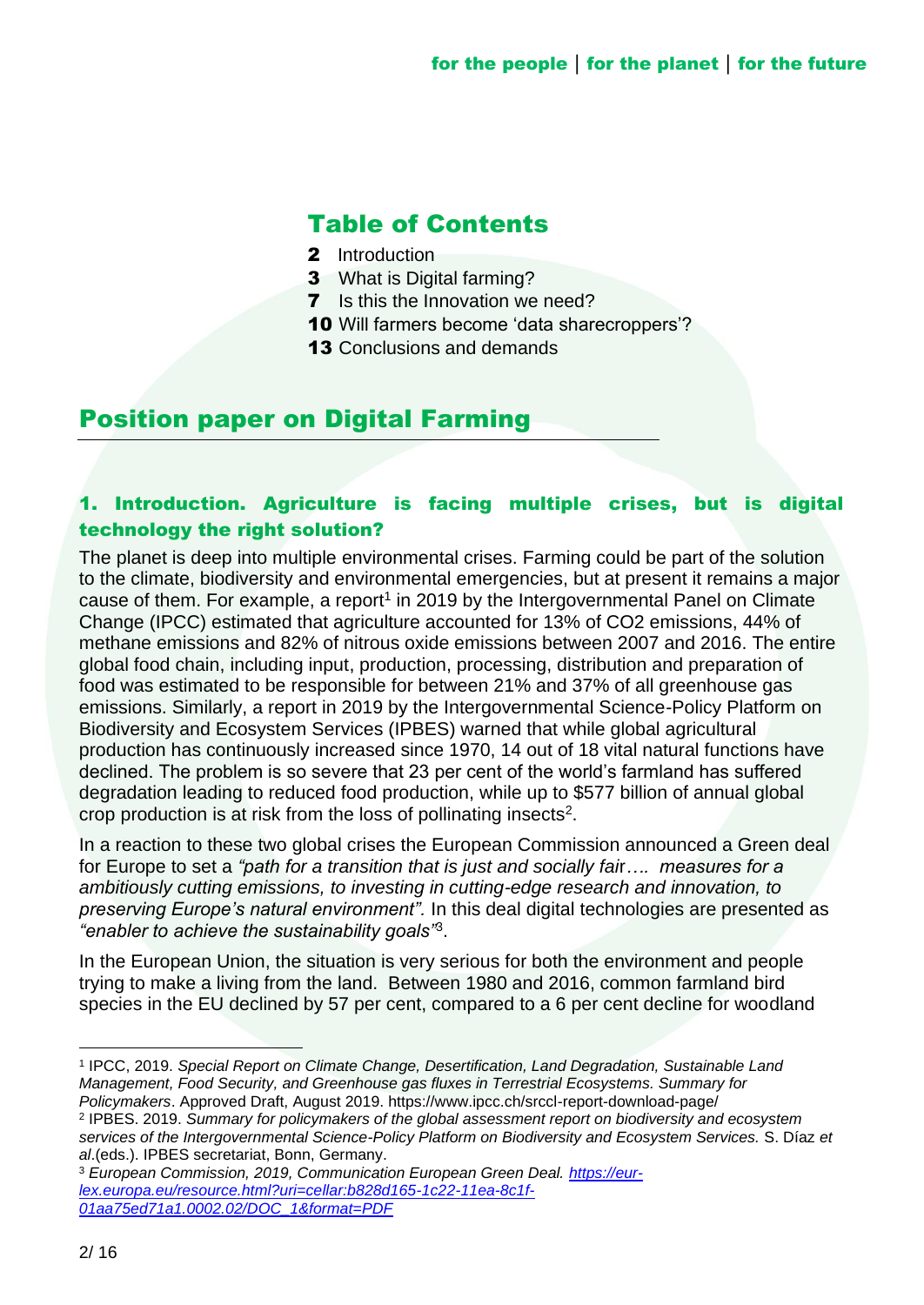birds<sup>4</sup>. Between 2012 and 2015, 13.2 percent of EU groundwater monitoring stations reported nitrate concentrations above the acceptable threshold for drinking water<sup>5</sup>. Small farmers are also in decline; the number of farms fell by 25 per cent between 2003 and 2013 and almost all (96%) of the closures were farms of less than 10 hectares<sup>6</sup>. Such losses can affect the viability of rural communities and the wellbeing of people living in them.

Over recent decades, successive new technologies have been hyped as solutions to farming's problems, and the one of the current 'fixes' is digital farming. A joint declaration in 2019 by 26 European countries committed to support the development of digital technologies in farming because "*such technologies can optimise all types of farming, enable better decision making, and reshape the functioning of agri-food markets…have a positive impact on the quality of life for farm workers and the rural population, and may attract a younger generation to farming and rural business*."<sup>7</sup> While the technology has its uses, it is being promoted as a panacea for all agriculture's problems. Can digital farming really address the systemic causes of agriculture's impact on the environment and society, or will platform capitalism further entrench them? This paper aims to examine the claims and cut through the hype about digital farming.

# 2. What is Digital farming?

Digital farming, sometimes called 'Farming 4.0', stems from developments in several different farming technologies, including data capture, analysis and connectivity, machine learning, sensors and satellites, robotics, drones and automation. In Europe, the first computer-based tools were introduced in the 1990s and many farms now use automation, control apps on tractors and spray equipment, sensors, drones and smart measuring. The use of these technologies is often termed precision farming, which the European Parliament defines as a farming management concept based upon observing, measuring and responding to variations in and between fields, and to variability in the needs of crops and animals, by using digital techniques<sup>8</sup>.

#### **Satellites**

Satellites collect data about weather, spatial data and crop growth. For example, the European satellite system Copernicus is used for processing environmental data, including water management and drought monitoring. In agriculture, the focus is on land use and trends, crop conditions and yield forecasts. Satellites are increasingly used to monitor whether farmers comply with rules for the EU agricultural subsidies by assessing the actual land use. Because aggregating satellite data is expensive, it is more likely to be used by governments, companies and organisations than individual farmers or farmer cooperatives.

<https://www.copernicus.eu/en/about-copernicus/impact-copernicus/agriculture>

<sup>4</sup> Pan European Common Bird Monitoring Scheme: European Indicators. [https://pecbms.info/trends-and](https://pecbms.info/trends-and-indicators/indicators/)[indicators/indicators/](https://pecbms.info/trends-and-indicators/indicators/) Accessed October 2019

<sup>5</sup> Heinrich Böll Foundation, Friends of the Earth Europe, BirdLife Europe, 2019. *Agriculture Atlas 2019* www.foeeurope.org/agriculture-atlas

<sup>6</sup> Heinrich Böll Foundation, Friends of the Earth Europe, BirdLife Europe, 2019. *Agriculture Atlas 2019* www.foeeurope.org/agriculture-atlas

<sup>7</sup> [https://ec.europa.eu/digital-single-market/en/news/eu-member-states-join-forces-digitalisation-european](https://ec.europa.eu/digital-single-market/en/news/eu-member-states-join-forces-digitalisation-european-agriculture-and-rural-areas)[agriculture-and-rural-areas](https://ec.europa.eu/digital-single-market/en/news/eu-member-states-join-forces-digitalisation-european-agriculture-and-rural-areas)

<sup>8</sup> [http://www.europarl.europa.eu/RegData/etudes/STUD/2016/581892/EPRS\\_STU\(2016\)581892\(ANN\)\\_EN.pdf](http://www.europarl.europa.eu/RegData/etudes/STUD/2016/581892/EPRS_STU(2016)581892(ANN)_EN.pdf)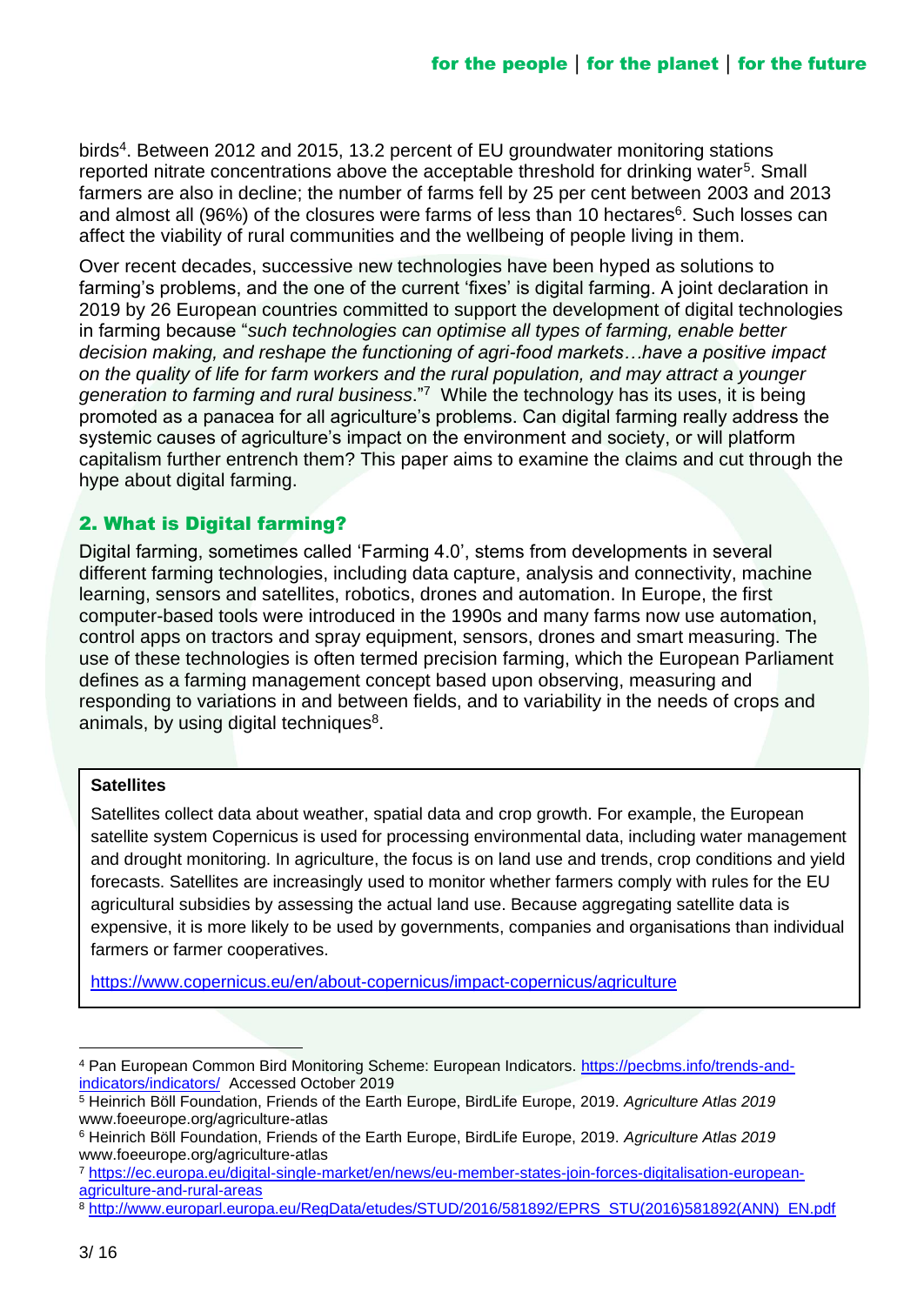We are now heading towards digital farming, which extends this idea of observing, measuring and responding by connecting smart machines and digital technologies to big data platforms and automated machine learning.

Digital farming hasn't been officially defined yet, so we are using the term to mean more than just providing connection with data sources – it is using data in new ways to create more efficient use of resources or labour, or new applications, value or products. CEMA, the industry body for the agriculture machinery sector defines digital farming as going: *"beyond the mere presence and availability of data [to] create actionable intelligence and meaningful added value from such data"<sup>9</sup>*

Digital farming depends on the mass collection of farming data by farmers, tractors, sensors, apps, drones and satellites, as well as data collected by government agencies for monitoring purposes. In turn, the digital platforms deliver advice, recommendations, control of smart machinery or even detailed prescriptions for entire farm management.

This mirrors the wider digital economy. The 2019 United Nations Digital Economy Report<sup>10</sup> notes that "*an entirely new data value chain has evolved*" across all economic sectors,

involving the collection, analysis, storage and modelling of data, with value created when the data is "*transformed into digital intelligence and monetized through commercial use*." Data has become the central resource over which these corporations compete, and data platforms have a powerful role in this new economy because they act as intermediaries and also provide the infrastructure, meaning "*they are positioned to record and extract all data related to online actions and interactions among users of the platform.*"

#### **Drones**

Drones have only recently started being used in farming, but already the applications include soil and field analysis (3D mapping), monitoring crops and livestock, crop health assessment (spectral analysis), monitoring field moisture levels, pesticide spraying, applying biological control organisms and aerial planting of seeds. European Commission Digital Transformation Monitor, January 2018. *Drones in Agriculture.*

**Robots:** Robots are an extension of automation and are being particularly promoted for farming activities that require a lot of human time and labour, and so are costly to do. For example, in arable farming robotics are being developed for weeding, sowing seeds and planting, harvesting, picking and phenotyping. Self-driving weeding robots can identify weeds via sensors and could be used to replace herbicide use on conventional farms or make organic farming less labour intensive. In animal farming, robots are most widely for milking, another labour-intensive activity.

Robotics are expensive and so they are most likely to be used by large operations, or industrial farming, as a way of reducing employment costs and reliance on seasonal workers. If the use of robots speeds up, we can expect major impacts on agricultural employment.

https://www.naio-technologies.com/en/frequently-asked-questions-faq/#investir

<sup>&</sup>lt;sup>9</sup> [https://www.cema-agri.org/images/publications/position-papers/CEMA\\_Digital\\_Farming\\_-](https://www.cema-agri.org/images/publications/position-papers/CEMA_Digital_Farming_-_Agriculture_4.0__13_02_2017_0.pdf) [\\_Agriculture\\_4.0\\_\\_13\\_02\\_2017\\_0.pdf](https://www.cema-agri.org/images/publications/position-papers/CEMA_Digital_Farming_-_Agriculture_4.0__13_02_2017_0.pdf)

<sup>10</sup> United Nations Conference on Trade and Development (UNCTAD) 2019. *Digital Economy Repo 2019: value creation and capture: implications for developing countries.* Page xv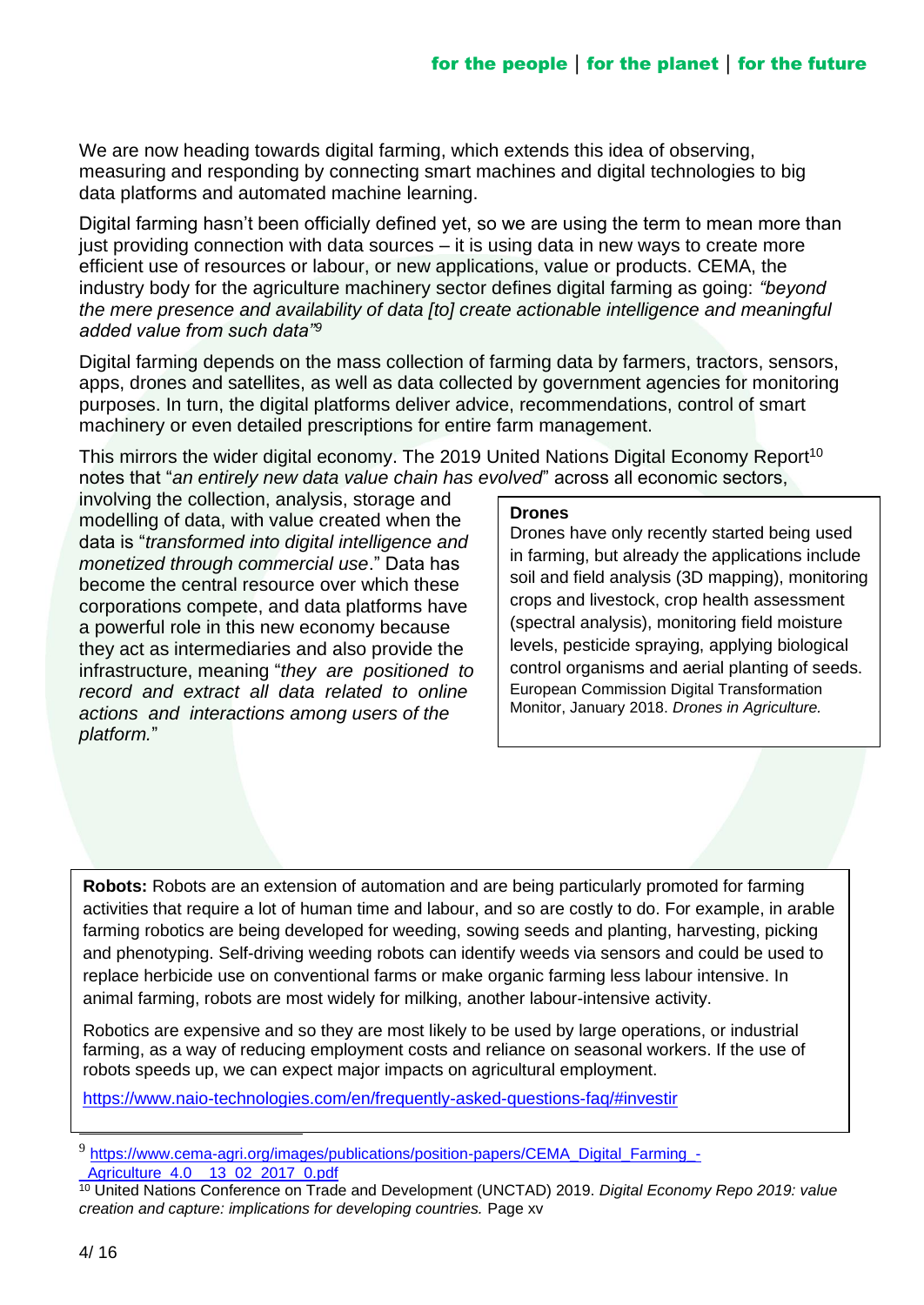#### **Escalating control for few corporations**

In the last decade there has been an explosion of trials and start-up companies in the digital farming sector. The market for precision and digital farming products is expected to grow at 12 per cent per year, reaching in excess of €10 billion by 2025<sup>11</sup>. As a result, large corporations are moving into the market. For example, in 2013 Monsanto bought the Climate Corporation, which provides digital farming products, for \$1 billion<sup>12</sup>, while Bayer has invested more than \$200 million in the digital farming sector. Following the acquisition of Monsanto by Bayer, the company boasted that it had the world's leading digital farming platform<sup>13</sup>. Other major agricultural corporations, including global grain traders, agrochemical giants, the agriculture machinery sector and tech giants are also investing in or buying up digital farming companies. The technology is increasingly in the hands of the same global players who previously promoted fertilizers, pesticides, and genetically modified seeds as technofixes for feeding the world, reducing greenhouse gas emissions, producing healthier food or increasing farm incomes.

For example, the 2018 merger of Monsanto and Bayer will allow the companies to combine their digital farming acquisitions with their seeds, GM and chemicals businesses, creating an unprecedented platform across the whole agricultural chain<sup>14</sup>. This new form of vertical integration allows corporations to extract data from farmers and then use this to direct their product choices, locking farmers into the company's value chain and making them technologically dependent. As with other sectors of the digital economy, the aim is to create 'one-stop-shop' platforms, providing farmers an inclusive package of services and guiding decisions throughout the year<sup>15</sup>. In the USA, farming and consumer groups have raised concerns that control could be extended to the marketing of harvests<sup>16</sup>, and 9 out of 10 farmers surveyed were concerned that Bayer/Monsanto would control data about farm practices<sup>17</sup>.

Agricultural machinery companies are also investing in digital farming. John Deere has made deals with global seed and pesticides corporations such as Bayer/Monsanto, Syngenta/ChemChina, Corteva (Dow, Dupont, Pioneer) and BASF<sup>18</sup> and is building up its own platforms for digital farming, automation and data<sup>19</sup>. Cargill, mainly known as a global grain trader, has invested in the digitisation of the livestock sector, including dairy<sup>20</sup>, and big names from other sectors are also investing in digital farming research projects, including Sony, Philips, Orange, Uber, Bosch, Siemens<sup>21</sup>, Google<sup>22</sup> and Microsoft<sup>23</sup>. Airbus is helping to develop satellite or aircraft-based sensor technologies to monitor farmers' compliance with

<sup>18</sup> www.etcgroup.org/sites/www.etcgroup.org/files/files/blockingthechain\_english\_web.pdf

<sup>11</sup> [https://www.prnewswire.com/news-releases/global-precision-agriculture-market-is-projected-to-grow-from--4-](https://www.prnewswire.com/news-releases/global-precision-agriculture-market-is-projected-to-grow-from--4-84-billion-in-2018-to--10-16-billion-by-2024--300847441.html) [84-billion-in-2018-to--10-16-billion-by-2024--300847441.html](https://www.prnewswire.com/news-releases/global-precision-agriculture-market-is-projected-to-grow-from--4-84-billion-in-2018-to--10-16-billion-by-2024--300847441.html)

<sup>12</sup> <https://www.businessinsider.com/monsanto-buys-climate-corporation-for-1-billion-2013-10?r=US&IR=T>

<sup>&</sup>lt;sup>13</sup> Financial Times, 24 January 2019. Bayer keen to shift attention from Monsanto woe to tech vision. <https://www.ft.com/content/63942794-1b32-11e9-9e64-d150b3105d21>

<sup>14</sup> [http://www.etcgroup.org/sites/www.etcgroup.org/files/files/etc\\_breakbad\\_23dec15.pdf](http://www.etcgroup.org/sites/www.etcgroup.org/files/files/etc_breakbad_23dec15.pdf) 

<sup>15</sup> [http://www.foeeurope.org/sites/default/files/agriculture/2017/ucl\\_-\\_bayer\\_monsanto\\_legal\\_study.pdf](http://www.foeeurope.org/sites/default/files/agriculture/2017/ucl_-_bayer_monsanto_legal_study.pdf)

<sup>16</sup> [https://medium.com/@foe\\_us/bayer-monsanto-and-big-data-who-will-control-our-food-system-in-the-era-of](https://medium.com/@foe_us/bayer-monsanto-and-big-data-who-will-control-our-food-system-in-the-era-of-digital-agriculture-aae80d991e4d)[digital-agriculture-aae80d991e4d](https://medium.com/@foe_us/bayer-monsanto-and-big-data-who-will-control-our-food-system-in-the-era-of-digital-agriculture-aae80d991e4d)

<sup>17</sup> https://foe.org/news/poll-farmers-overwhelmingly-oppose-bayer-monsanto-merger/

<sup>19</sup> https://www.deere.com/en/technology-products/precision-ag-technology/

<sup>20</sup> https://www.cargill.com/2018/cargill-brings-facial-recognition-capability-to-farmers

<sup>21</sup>https://www.forbes.com/sites/willyfoote/2018/08/14/meet-the-social-entrepreneur-behind-africas-uber-for-thefarm/#42f3039b2bc5, [https://imagine.orange.com/en/ideas/Smart-agri-en,](https://imagine.orange.com/en/ideas/Smart-agri-en) [https://romi-project.eu/,](https://romi-project.eu/) [https://www.iof2020.eu/about/partners\)](https://www.iof2020.eu/about/partners)

<sup>22</sup> https://www.ft.com/content/ee6fb294-edc3-11e8-8180-9cf212677a57

<sup>23</sup> <https://www.microsoft.com/en-us/garage/wall-of-fame/farmbeats/>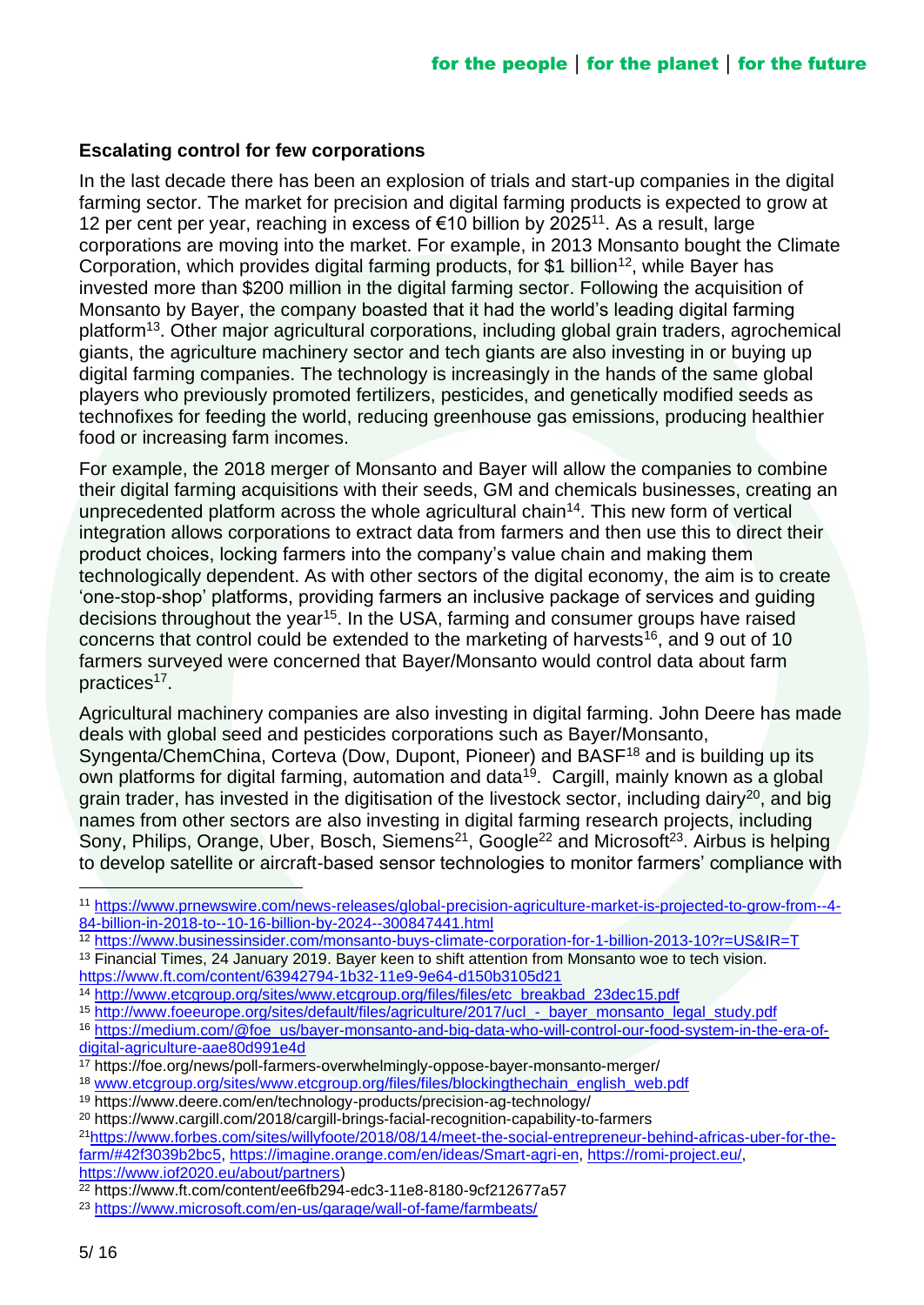legal requirements of EU farming policies<sup>24</sup>. As Friends of the Earth US has pointed out: "we *are on the cusp of a digital arms race that may quickly see a handful of huge agrichemical conglomerates dominate digital farming tools the same way the companies dominate the physical ones like seeds and pesticides."<sup>25</sup>*

In this fast-moving world of mergers across sectors, what is missing from the political debate is what digital farming should aim for, what should be protected, what promoted, what the actual needs of farmers and the environment are, and what society's red lines should be.

#### **Does it matter who owns the technology and controls the data?**

As with all new technologies, the issue of ownership and control determines the impact it will have. There are many smaller, start-up companies in the digital farming sector, but the technologies are being developed in the context of highly industrialised agriculture and global food chains dominated by a small number of corporations. These same corporations are now buying up digital technologies and companies. As pointed out by the International Panel of Experts on Sustainable Food Systems (IPES-Food)<sup>26</sup>:

*"The interests of powerful actors tend to converge around supporting industrial agriculture. Food systems in which uniform crop commodities can be produced and traded on a massive scale are in the economic interests of crop breeders, pesticide manufacturers, grain traders and supermarket retailers alike."* 

A report by the Konkurrenz Group notes that the motivation of the 'Big Four' agrochemical giants (Bayer/Monsanto, DuPont/Dow, Syngenta/ChemChina, BASF) is to maintain their market share:

"*the race among the Big Four … will be to increase the farmers' dependence on the Big Four's digital platforms, where based on the data collected, farmers will rely more (rather than less) on the Big Four's traits, seeds, and pesticides for their increasingly automated precision farming."<sup>27</sup>*

We can already see how this is impacting on the direction of development of the technology. For example, in Tanzania, researchers developed an app with and for farmers to identify plant pests, consult with others to identify problems and share solutions. This app is used in a farmer-to-farmer network, supported by researchers, allowing farmers to co-create solutions to the problems they face<sup>28</sup>. Bayer developed a similar app - 'WeedScout' – in which users can send photos and get an identification of weed plants<sup>29</sup>, allowing Bayer to harvest weed map data and information for more targeted marketing of its pesticides<sup>30</sup>.

<sup>29</sup> [https://www.bayer.com.cn/index.php/NewsCenter/newsDetail/id/436?l=en-us.](https://www.bayer.com.cn/index.php/NewsCenter/newsDetail/id/436?l=en-us)

<sup>&</sup>lt;sup>24</sup>[http://earsc.org/file\\_download/532/2019-03-27+-++EARSC+-+AIRBUS+Speech\\_lq.pdf](http://earsc.org/file_download/532/2019-03-27+-++EARSC+-+AIRBUS+Speech_lq.pdf)

<sup>25</sup> <https://foe.org/bayer-monsanto-big-data-will-control-food-system-era-digital-agriculture-mega-mergers>

<sup>26</sup> IPES Food, 2016*. From uniformity to diversity: A paradigm shift from industrial agriculture to diversified agroecological systems*. Executive Summary, page 8. [http://www.ipes](http://www.ipes-food.org/_img/upload/files/UniformityToDiversity_ExecSummary.pdf)[food.org/\\_img/upload/files/UniformityToDiversity\\_ExecSummary.pdf](http://www.ipes-food.org/_img/upload/files/UniformityToDiversity_ExecSummary.pdf)

<sup>&</sup>lt;sup>27</sup> The Konkurrenz Group, 6 March 2018. An Updated Antitrust Review of the Bayer-Monsanto Merger [https://1bps6437gg8c169i0y1drtgz-wpengine.netdna-ssl.com/wp-content/uploads/2018/03/2018-FINAL-White-](https://1bps6437gg8c169i0y1drtgz-wpengine.netdna-ssl.com/wp-content/uploads/2018/03/2018-FINAL-White-Paper-with-PAN-3-7-2018.pdf)[Paper-with-PAN-3-7-2018.pdf](https://1bps6437gg8c169i0y1drtgz-wpengine.netdna-ssl.com/wp-content/uploads/2018/03/2018-FINAL-White-Paper-with-PAN-3-7-2018.pdf)

<sup>&</sup>lt;sup>28</sup> Tisselli, E. 2014. "Sauti ya wakulima: Using Mobile Phones to Strengthen the Social Context of Rural Agriculture in Tanzania", in Marsha Berry and Max Schleser (eds.), 2014. *Mobile Media Making in an Age of Smartphones* Palgrave Macmillan, USA.

<https://www.intive.com/en/insights/industrial/basf-xarvio-and-intive-press-release>

<sup>30</sup> After the merger with Monsanto, US authorities required Bayer to sell its digital interests to BASF.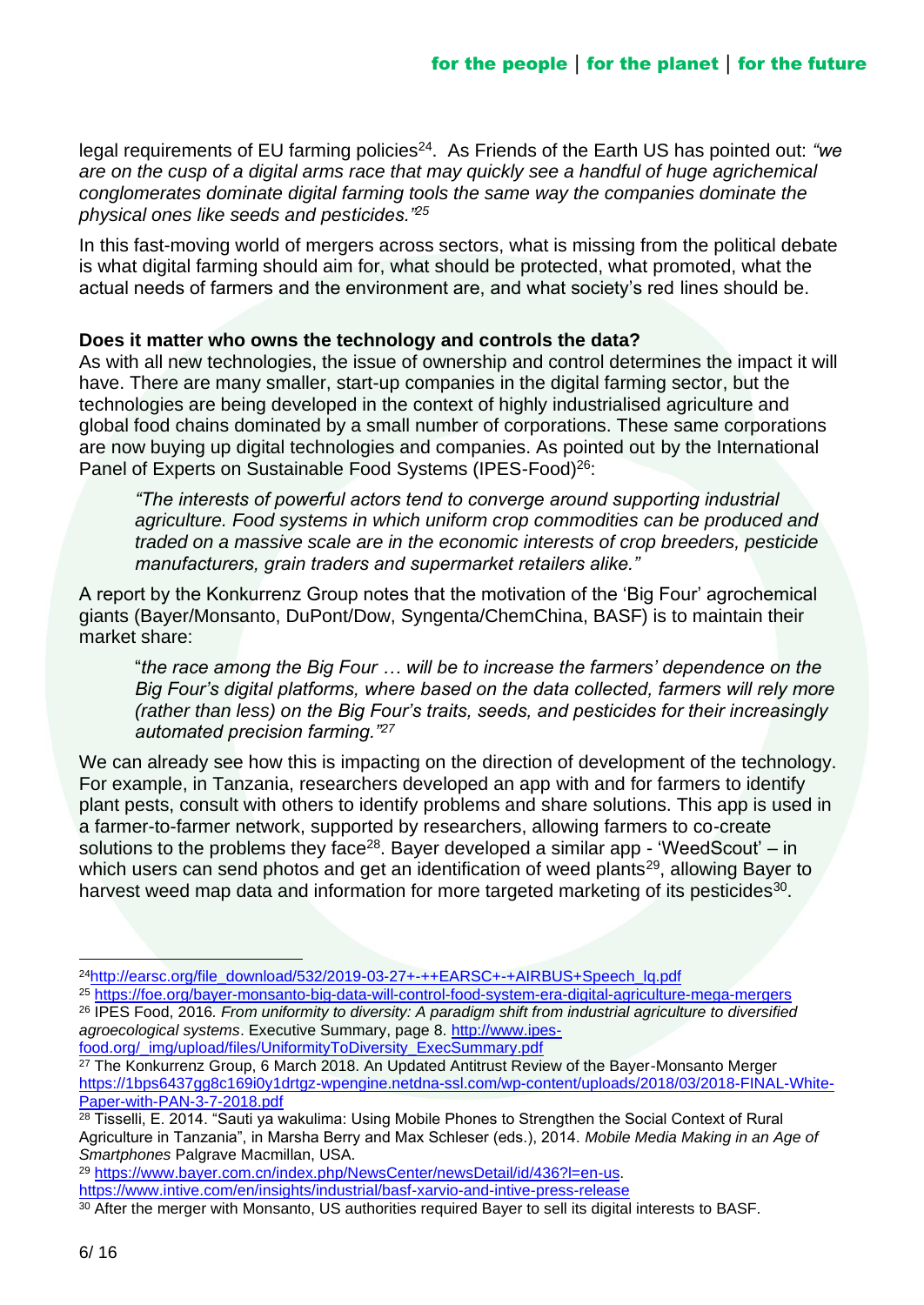#### 3. Is this the innovation we need?

The crises facing and caused by our current agricultural system are not simple. There is no single solution, nor any guarantee that because a technology is new it will address the issues. Agricultural technologies and innovations can impact on climate, biodiversity, food security and sovereignty, water quality, rural livelihoods and society… the list goes on, well beyond whether a new technology improves profits or reduces inputs.

As pointed out by the United Nation's Food and Agriculture Organisation (FAO): "*innovation is not a goal per se… some forms of innovation may contribute to environmental*  degradation, be disruptive of livelihoods or exacerbate inequalities<sup>"31</sup>. BEUC<sup>32</sup>, the European consumer organisation, notes that "*the benefits and risks of innovation are rarely shared evenly between businesses and consumers*" and that "*some innovations, especially in the digital area, can also exclude or discriminate against certain groups of consumers [causing] accessibility problems for the elderly and people deprived from internet usage or with low digital literacy*."

So, how do we decide what innovation we need? How do we determine which advances and innovations will improve things and which are just hype? As a basic principle, we must start with what is necessary to address the crises we face. In 2017, more than 150 civil society organisations from across the EU called for reform of the Common Agricultural Policy to bring it into line with the United Nations Sustainable Development Goals and the Paris Climate Accord<sup>33</sup>. The group called for food and farming systems that foster "*healthy*, *nutritious, seasonal, local, culturally appropriate and affordable diets; encourage lower levels of animal product consumption; raise citizens' awareness of the impacts of consumption on their own health, on farmers, animals and the environment; prevent negative impacts of agricultural methods on the health of farmers, farm workers and rural populations."* 

Following this, and working with partners across the world, Friends of the Earth International<sup>34</sup> developed criteria against which innovations can be assessed: Participatory governance; social and economic justice; eradication of hunger; health, nutrition and safety; small scale producers' and workers' benefits; gender justice and diversity; effectiveness; energy justice; environmental justice; climate justice; availability and affordability; usability and time sustainability; scalability.

The question is whether the large corporations taking hold of digital farming and its data platforms are creating technologies that meet these criteria.

- <sup>32</sup> BEUC, 2019. *When Innovation Means Progress: BEUC's view on innovation in the EU* https://www.beuc.eu/publications/beuc-x-2019-073\_when\_innovation\_means\_progressview\_on\_innovation\_in\_the\_eu.pdf.
- <sup>33</sup> Civil society statement on the reform of European agricultural policies, 6 March 2017.

https://foeeurope.org/joint-cso-statement-future-cap-060317

<sup>31</sup> FAO Committee on Agriculture, 2018. *Sustainable pathways to engage food and agriculture for the achievement of the 2030 Agenda for Sustainable Development* paragraph 28. http://www.fao.org/about/meetings/coag/coag-26/list-of-documents/en/

<sup>34</sup> Friends of the Earth International, 2018*. Agroecology: innovating for sustainable agriculture & food systems*  https://www.foei.org/wp-content/uploads/2018/11/Agroecology-innovation-EN.pdf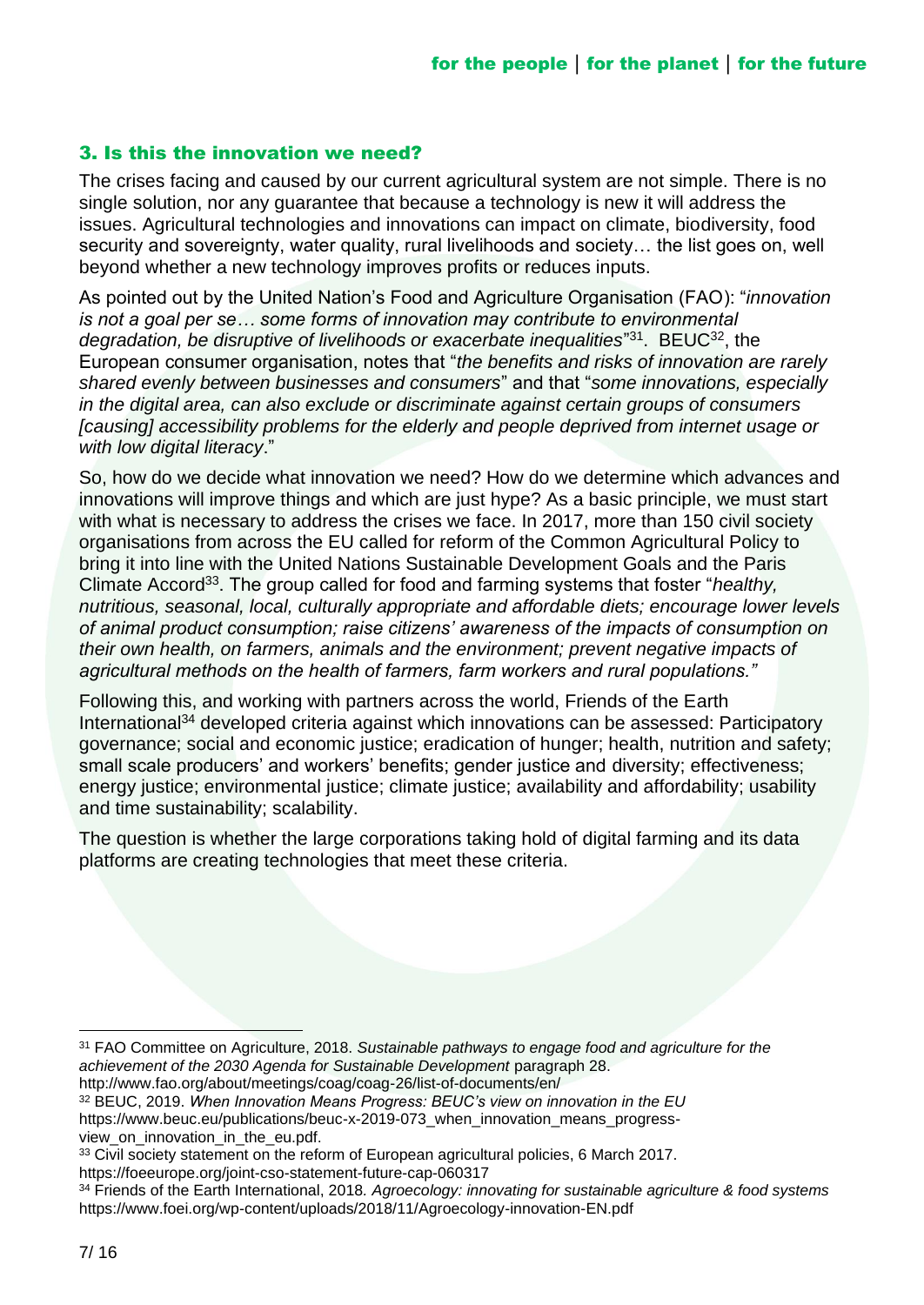i) accountability, transparency, predictability, information and the rule of law; ii) citizen participation in decision-making, management practices of natural resources in an equitable and sustainable manner, and monitoring and evaluation processes; iii) inclusion of bottom-up approaches and processes, in particular for creation of knowledge; iv) prominent role given to the most vulnerable and marginalized, including small-scale producers, workers, indigenous peoples, urban poor, women and youth

#### **Example: Participatory governance**

This principle requires innovation to be accountable, participatory, developed using bottom-up processes and particularly considerate of the needs of vulnerable groups.

There are examples of participatory development of digital farming tools. In Germany<sup>35</sup>, local farming groups share agricultural machinery between members and have started their own cloud to collect and manage their farming data with the software company SAP. This is described as a self-managed process, keeping

control and development of digital farming in the hands of farmers and working with a European software company. In contrast, corporate-led technologies are inevitably top-down and serve the company's own agenda. For example, the Monsanto/Bayer platform Climate FieldView allows developers to market apps to farmers, but the company retains control and can direct farmers to its products via the platform<sup>36</sup>. Adoption of the platform is also being driven by rebates (cashback) to retailers, incentivising them to push farmers onto the paid level of the platform<sup>37</sup>.

i) consider the short and long-term impacts on the environment (soils, water, air, land, forests and other natural resources) of the use of an innovation, over and after its lifespan; ii) ability to preserve biodiversity and water; iii) inclusion of labour aspects of innovation in food production and issues of migrant farm workers.

#### **Example: Environmental Justice**

Agrochemical and fertilizer corporations claim digital farming will optimise food production by producing more food using fewer resources and provide environmental benefits by reducing inputs: "*Agricultural productivity will have to increase if we want to safeguard our food supply in the long term. Digitalization in farming can help us* 

*deploy our resources efficiently and sustainably, enabling farmers to get the best out of their*  fields with minimal environmental impact." (Bayer)<sup>38</sup>

However, there is very little evidence about these benefits beyond company claims. We do know that digital farming technologies tend to focus on mechanised, input-led agriculture. For example, a recent study interviewing developers in the US found that "*social actors shaping innovation hold a narrow set of values about good farming and good technology* 

<sup>35</sup> [https://www.maschinenring.de/presse/presse-detail/newsID/vertrauen-ist-die-basis-fuer-die](https://www.maschinenring.de/presse/presse-detail/newsID/vertrauen-ist-die-basis-fuer-die-erfolgsgeschichte-60-jahre-maschinenring)[erfolgsgeschichte-60-jahre-maschinenring](https://www.maschinenring.de/presse/presse-detail/newsID/vertrauen-ist-die-basis-fuer-die-erfolgsgeschichte-60-jahre-maschinenring)

<sup>36</sup> *Merged Bayer-Monsanto will corner the market on farm data and software* Des Moines Register, 14 May 2018. https://eu.desmoinesregister.com/story/opinion/columnists/2018/05/14/merged-bayer-monsanto-cornermarket-farm-data-and-software/607604002/

<sup>37</sup> https://www.croplife.com/editorial/the-fieldview-dilemma/

<sup>38</sup> https://www.bayer.com/en/digital-farming-smart-fields.aspx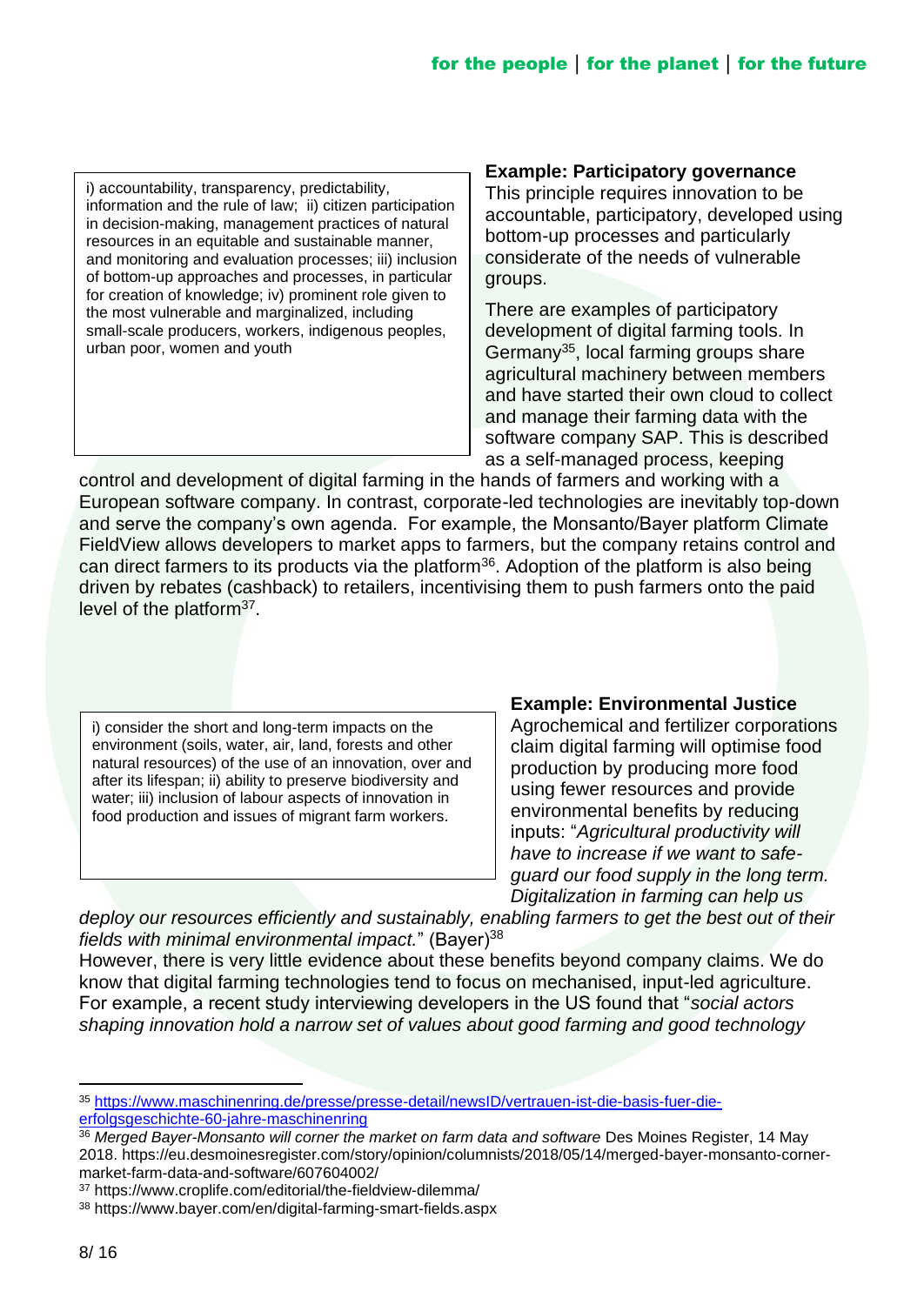*[which] privilege large-scale and commodity crop farmers*" and lead to products that are unusable to organic growers<sup>39</sup>.

In 2018, a survey<sup>40</sup> of registrations on the European smart technologies database (SMART-

AKIS) found that commercial products were more likely to be suited for larger farms, and the commonest uses were fertiliser and pesticide application. Only 2% of descriptions made reference to biodiversity and nature management, and only 3% referred to climate and climate change.

Stated uses of new 'smart farm technologies' (Data from Fountas et al, 2018)100<br>
90<br>
80<br>
70<br>
60<br>
50<br>
40<br>
30<br>
20<br>
10 st Basico control Pestitization website weed control post variatives screen strike storage of capacity stransplanting Sowing King Killization harvestines tillage ol ridgation

### **Example: Labour and work**

Digital farming technologies are promoted to farmers as a way of reducing costs and improving work conditions, but the corporate-led role out of these

products has inequitable consequences. For example, guided machinery can be used to deskill agricultural workers, such as tractor drivers, reducing wage rates<sup>41</sup>. Jobs may be shifted off the farm and into support services for the technology, while John Deere licensing agreements forbid farmers from making repairs or accessing software on the machinery they buy<sup>42</sup>. While high skilled and technical job opportunities may increase, the consequences for the large numbers of unskilled agricultural workers, particularly migrant labourers, may be worse conditions, greater insecurity and poverty as their jobs are replaced or deskilled<sup>43</sup>.

In the face of climate and biodiversity emergencies, tinkering with intensive farming is an inadequate response. We need a fundamental shift to farming that is based on understanding agriculture's place within wider ecosystems, that contributes to vital natural functions, such as carbon cycling, rather than causing them to deteriorate, and that recognises farming's crucial social functions in rural communities. Friends of the Earth Europe is calling for a major transition in our farming systems towards agroecology and short food-supply chains, based on food sovereignty, food democracy and food justice.

Agricultural innovation should be led by participatory governance, resilient to climate crisis and developed based on a holistic and multidisciplinary approaches. If digital farming is controlled, developed and framed by global agribusiness and a few data giants, we have to ask if the priority will be making profits, rather than solving the environmental and socioeconomic problems that some of these companies have been part of causing. New digital technologies must be redefined in a participatory way and using innovation criteria that aids the climate, biodiversity, environment, livestock and people.

<sup>39</sup> Bronson K, 2019. Looking through a responsible innovation lens at uneven engagements with digital farming. *NJAS - Wageningen Journal of Life Sciences https://doi.org/10.1016/j.njas.2019.03.001*

<sup>40</sup> S Fountas et al, 2018. *Inventory of smart farming technologies –focus of commercial and research products*. Presentation to the European IFSA Symposium, 1-5 July 2018, Chania (Greece)

<sup>41</sup> S Rotz et al., 2019. Automated pastures and the digital divide: How agricultural technologies are shaping labour and rural communities. *Journal of Rural Studies*. Vol 68 pp 112-122

<sup>42</sup> https://newfoodeconomy.org/right-to-repair-elizabeth-warren-john-deere/

<sup>43</sup> ibid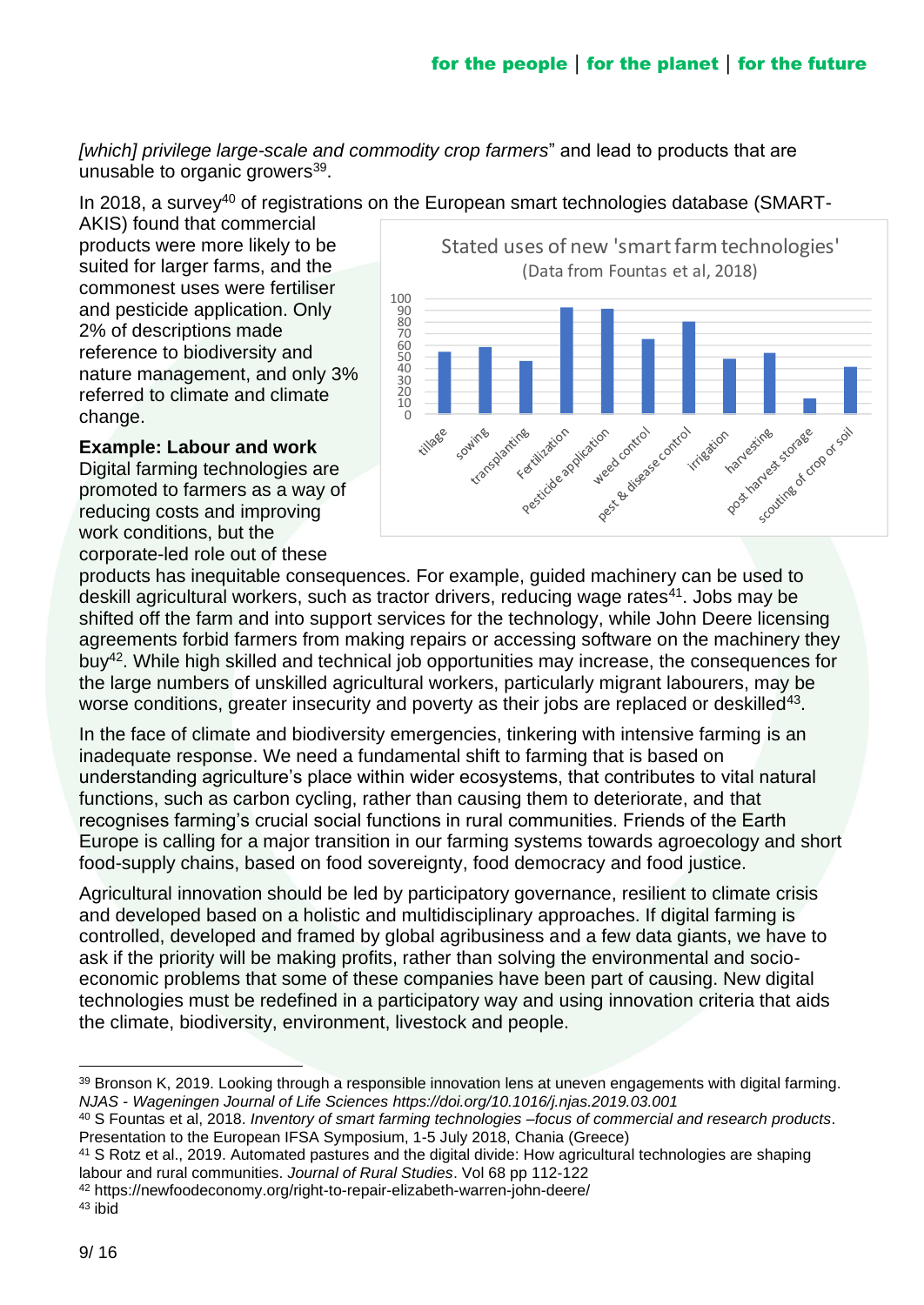### 4. Will farmers become 'data sharecroppers'?

Much like sharecropping systems where tenants do not own or extract the full profits from the land they farm, the new agricultural data economy risks pushing farmers into a similarly exploitative system.

Data has been called the fuel of  $21^{st}$  century<sup>44</sup>, but its value depends on being able to analyse and act upon it. In the new data economy of farming there are those who generate data (such as farmers), those who are able to collect data (such as digital machinery companies) and those who are able to analyse the data (such as agribusiness companies). Farmers using smart machinery generate data about their farm, and may retain the rights to this data, but the real value comes from aggregating and analysing huge data sets into 'Big Data' and using this to generate prescriptions that can be sold back to platform users. So, while the privacy policy for Monsanto/Bayer's FieldView<sup>45</sup> platform states "*We do not claim any ownership interest in Your Information*", it adds that "*you will not be able to delete Your Information that has been incorporated into Aggregated Information*". In other words, farmers own their data until it becomes valuable, aggregated data.

#### **Eroding tacit knowledge**

Food production depends on natural systems, which are hugely complicated. Every day, farmers consider multiple factors such as weather and soil conditions, plant and animal performance, pest and disease outbreaks, animal health and behaviour in order to decide what they believe is the best management option. Many farmers use local, informal or tacit knowledge based on their own experiences and observations, as well as knowledge shared from previous generations, other farmers or agricultural advisers. Farming, of all kinds, is a knowledge-intensive practice, with much knowledge being specific to a local area or even individual farms.

Digital farming risks eroding or over-riding farmers' own knowledge. Decisions are partly or wholly delegated to digital tools, using third party assessment of aggregated data and algorithms to prescribe actions or, through smart machinery, apply quantities of seeds, pesticides and fertilizer. The logical conclusion of this approach is highly automated production, taking decision-making away from farmers, de-skilling farm workers and using machinery that is nearly impossible for farmers to repair. We need to preserve the embedded, analogue knowledge that farmers hold, which may include experiences going back decades or generations, not only for its own value but in case the technology fails for any reason.

<sup>44</sup> <https://towardsdatascience.com/data-is-not-the-new-oil-bdb31f61bc2d>

<sup>45</sup> https://climate.com/legal/privacy-policy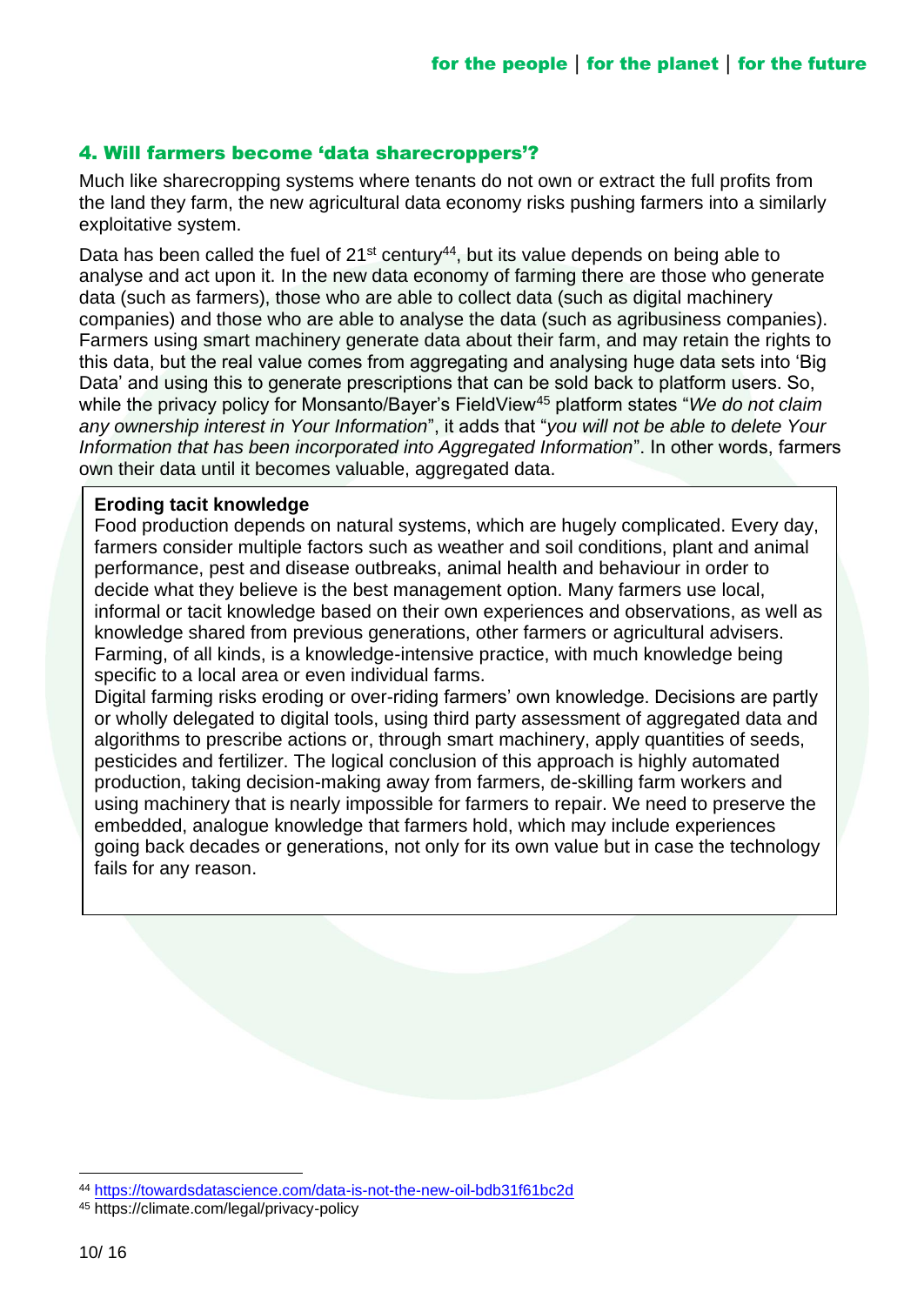Across society, the economic importance of data collection and connectivity is growing exponentially. Google, Facebook, Microsoft and Amazon have become the world's most valuable corporations, while data platforms, such as Uber or Airbnb, have disrupted existing ways of working and led to protests and regulatory action to defend people's rights in the real

#### **Open to misuse?**

A European Parliament report into the social, ethical and legal implications of digital farming points out that the collection and aggregation of farm data carries the risk of misuse leading to "*anti-competitive practices including price discrimination and speculations in commodity markets that may affect food security".* They also raise concern that *"Information related to yields and performance contained in this data can hold incredible value and could provide a market advantage to seed and fertiliser companies."(1)* In other words, what prevents the data being passed on to commodity traders, or used by the agribusiness companies to manipulate the price of inputs? The risks are shown by a 2019 lawsuit in the US, which accused poultry producers of manipulating the poultry meat market through AgriStats, a subscription data service. The New York Times reported that although the data had been anonymised, "*the specificity of the numbers allowed industry leaders to deduce how many birds their competitors were hatching and reduce their own production rates accordingly*."(2)

(1) European Parliamentary Research Service, 2017. *Precision agriculture in Europe: Legal, social and ethical considerations* PE 603.207 page 17 [https://www.europarl.europa.eu/RegData/etudes/STUD/2017/603207/EPRS\\_STU\(2017\)603207\\_EN.pdf](https://www.europarl.europa.eu/RegData/etudes/STUD/2017/603207/EPRS_STU(2017)603207_EN.pdf)

(2) Why Chicken Producers Are Under Investigation for Price Fixing *New York Times*, 25 June 2019. https://www.nytimes.com/2019/06/25/business/chicken-price-fixing.html

world. The creation of value from data is heavily linked with 'disruption' of existing economic structures, reduced labour security and supply chain integration. In addition, knowledge sharing is frequently unbalanced. For example, Monsanto's FieldScript program requires two years of farm data, including yields, soil and field mapping before a growing prescription is provided. The farmer may choose not to buy the prescription but they have already uploaded their data to Monsanto, and in order to purchase the prescription the farmer must agree to buy Monsanto's seed brands<sup>46</sup>.

The farming sector is raising concerns about data ownership, data privacy, data producers' rights and who can use, access and analyse their data. In 2018 the EU-farming lobby group Copa-Cogeca published a voluntary code of conduct<sup>47</sup> for data use and data rights with various agribusiness lobby groups. The voluntary code recommends licence agreements between farmers (as the data owners) and other operators. It also recommends that farmers should maintain their right to decide who can access and use their data, including compensation for values created by their data, and this code of conduct provides some interesting guidance for the debate. Nevertheless, in the current non-regulated situation, most data rights are controlled by businesses rather than the farmers themselves, and new farming equipment increasingly includes apps that sign away data rights or allow access by third parties.

<sup>46</sup> Sykuta ME. 2016. Big Data in Agriculture: Property Rights, Privacy and Competition in Ag Data Services *International Food and Agribusiness Management Review* Volume 19 Issue A pp 58-73 <sup>47</sup> [https://www.copa-cogeca.eu/img/user/files/EU%20CODE/EU\\_Code\\_2018\\_web\\_version.pdf](https://www.copa-cogeca.eu/img/user/files/EU%20CODE/EU_Code_2018_web_version.pdf)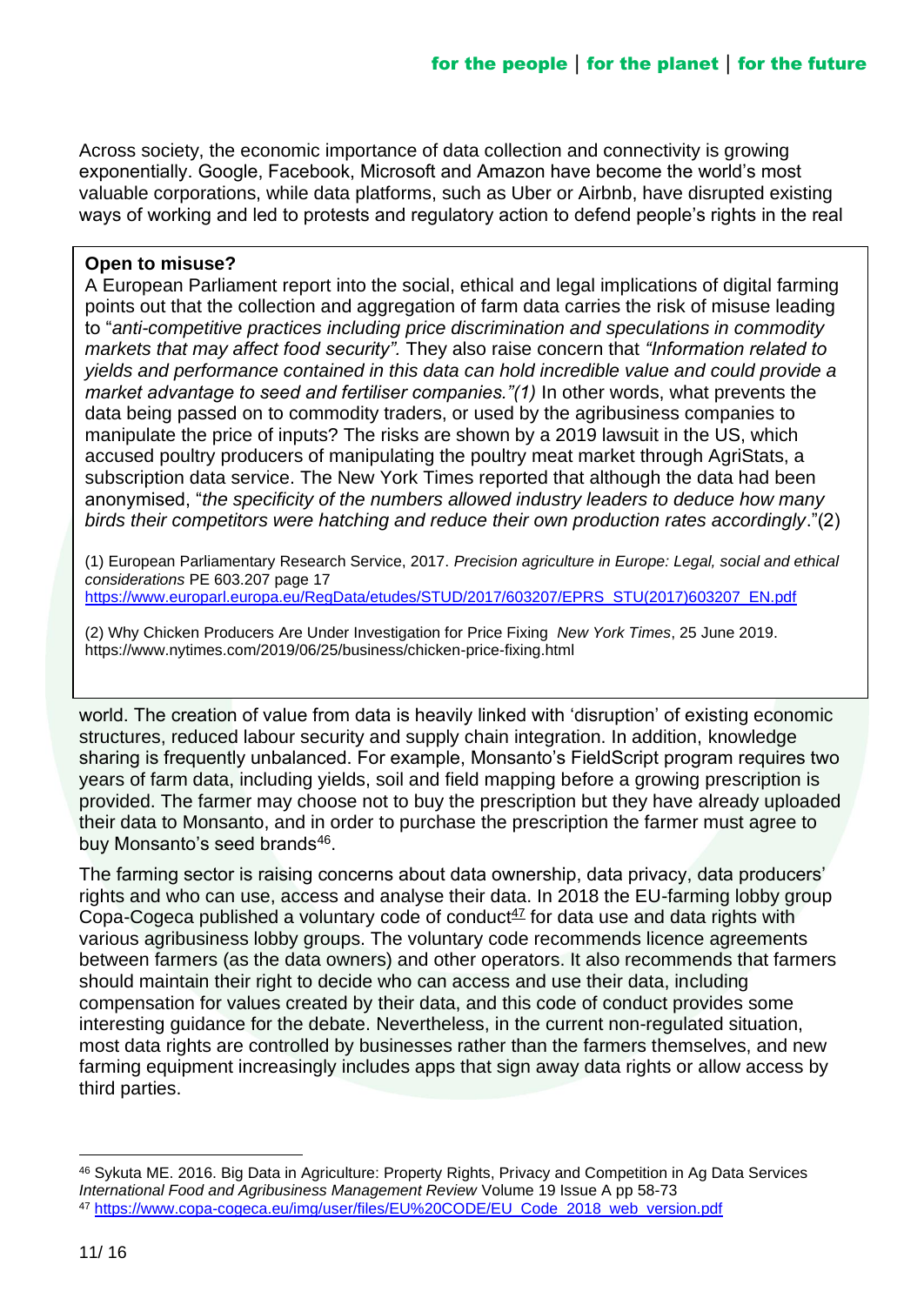The international project 'Godan', on open data in the farming sector, has highlighted the complexity of developing rules for data use in the farming sector, with existing legal rights already distributed across *"copyrights, database rights, technical protection measures, trade secrets, and patents and plant breeders' rights, privacy and even tangible property rights."*  The project conclusion is that "*Open licensing contracts are important to transfer legal rights between parties, but licences do not create new rights that would bind all stakeholders or change overarching data governance"<sup>48</sup> .* In other words, licencing contracts may be binding to the signatories but not others; a contract between a farmer and another operator could be bypassed or legally overruled.

#### **Inherent bias?**

Self-learning data platforms rely on information provided in the context of human society, institutions and existing biases. Concern has already been raised that algorithms can 'learn' prejudiced associations with race or gender. There are similar questions for digital farming: who decides the criteria against which algorithms judge data? How are environmental, biodiversity or community issues weighted against profits or labour costs? What happens if the criteria built into digital farming technologies are set by global agribusiness corporations such as Bayer or Yara?

*"Democratic decisions are the basis of a just society: digitalization must in itself be shaped in a more democratic fashion; at the same time, it must support democratic processes rather than undermine them. To this end, it must consistently aim to promote opportunities for emancipation, non-centralized participation, free innovation, and the social engagement of all citizens."* Demand issued by the Berlin Conference "Bits & Bäume," November 2018

### **A legal framework is urgently needed**

Data protection and governance, data sovereignty and data democracy are now crucial issues across all sectors of society, including agriculture. Europe, as most other regions, is on the verge of allowing centralisation and concentration of data at an unprecedented scale, with the absence of any regulation. Investments in digital farming by the likes of John Deere, Bayer, Monsanto and Cargill could potentially allow them decision-making power over farms, from seed to harvest. Currently, no national or EU legal framework exists to control the use of data collected and assessed by agribusiness companies or others. In 2017, a report from the European Parliament highlighted that '*those who own the data can direct and control the data sets, are in the central position of power, and create the added value and earn a major share of income generated in agriculture.'* <sup>49</sup> They recommended that this should be a priority for policy and legislation, but since then nothing has happened.

The European Union is in the process of drafting legislation covering how industry can access public data<sup>50.</sup> So far, the debate lacks rules on the extent to which the private sector are allowed to share their data with others, and there are no requirements to give at least

<sup>48</sup>

https://www.godan.info/sites/default/files/documents/Godan\_Ownership\_of\_Open\_Data\_Publication\_lowres.pdf <sup>49</sup> https://www.europarl.europa.eu/RegData/etudes/STUD/2016/581892/EPRS\_STU(2016)581892\_EN.pdf <sup>50</sup> https://eur-lex.europa.eu/legal-content/EN/TXT/?uri=CELEX:32019L1024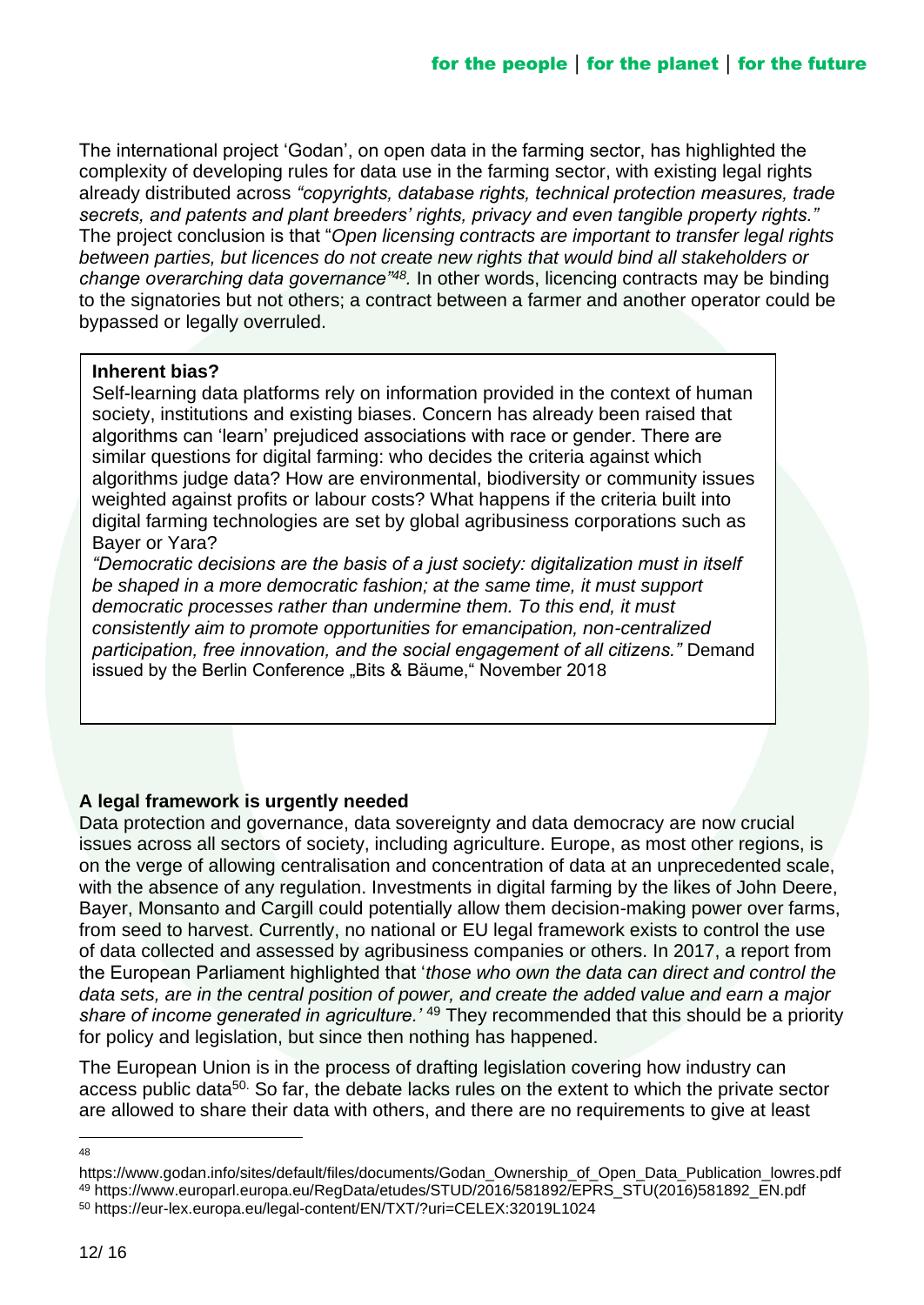some of their knowledge and aggregated data back to public sphere. The situation in the US gives an insight into what a non-regulated data sphere means for farmers. As Friends of the Earth US has commented: *"The more powerful those platforms become, the more the data they collect can be used to shape what news we consume, what products we are offered, and what prices we see." <sup>51</sup>*

Without a legal framework for digital farming, weaker stakeholders will lose out to data platforms and big corporations. The European Commission has already accepted that, for some sectors, specific rules might be needed when "Building a European Data Economy".

*"where the negotiation power of the different market participants is unequal, marketbased solutions alone might not be sufficient to ensure fair and innovation-friendly results, facilitate easy access for new market entrants and avoid lock-in situations."<sup>52</sup>*

EU rules to protect personal data have set global standards for guaranteeing data privacy for citizens. An urgent next step is for the EU to devise a political framework for digital governance of agricultural data, once again shaping the international debate and standards.

### 5. Conclusion and demands

Faced with global climate and biodiversity emergencies, better 'optimization' of existing production processes cannot possibly go far enough to meet the challenges we face. Such optimization will not significantly alter the key agricultural drivers of the climate and biodiversity crises and could even accelerate the trend towards more industrialised and corporate-dominated agriculture as opposed to re-localised food production, and farmercentred sustainable farming. In short, we need a major shift towards agroecology.

From pesticides, to the green revolution, to genetically modified crops, we have seen various agricultural technologies hailed as 'the answer', and we have witnessed the environmental and social harm in following years. We have learned nothing if we do not shift the debate from 'what *can* we do?' to 'what *should* we do?' With the increasing dominance of digital technologies in farming, the crucial question is: can we use them for a real transition in our food and farming systems, one that brings agriculture back into line with the natural functions it depends upon?

So far, the digitalisation of agriculture has been driven by profit and the availability of technologies and tools, rather than specific identified needs in farming, the environment or society. The lack of substantial public debate and political intervention will leave the technology in the hands of a few global corporations who will be able to collect, analyse, and monetise the data however they like, whilst consolidating their dominance in the farm sector and food chain. This would be likely to have major implications for farming and livestock, for the protection of natural resources and biodiversity, and ultimately for our landscapes and the food we eat. Without intervention, **those who control the data will end up controlling our food, farmers and countryside**.

Politicians, from the local to the international level, cannot shy away from deciding rules and strategic objectives for how digitisation should be governed - rules and tools are needed to limit the escalating power of platforms and corporations. To enhance public debate, citizen movements for food and data should work together, sharing their ideas, successes and

<sup>51</sup> https://1bps6437gg8c169i0y1drtgz-wpengine.netdna-ssl.com/wp-content/uploads/2017/11/Bayer-Monsantomerger-report-Nov-2017.pdf

<sup>52</sup> https://eur-lex.europa.eu/legal-content/EN/TXT/PDF/?uri=CELEX:52017DC0009&from=EN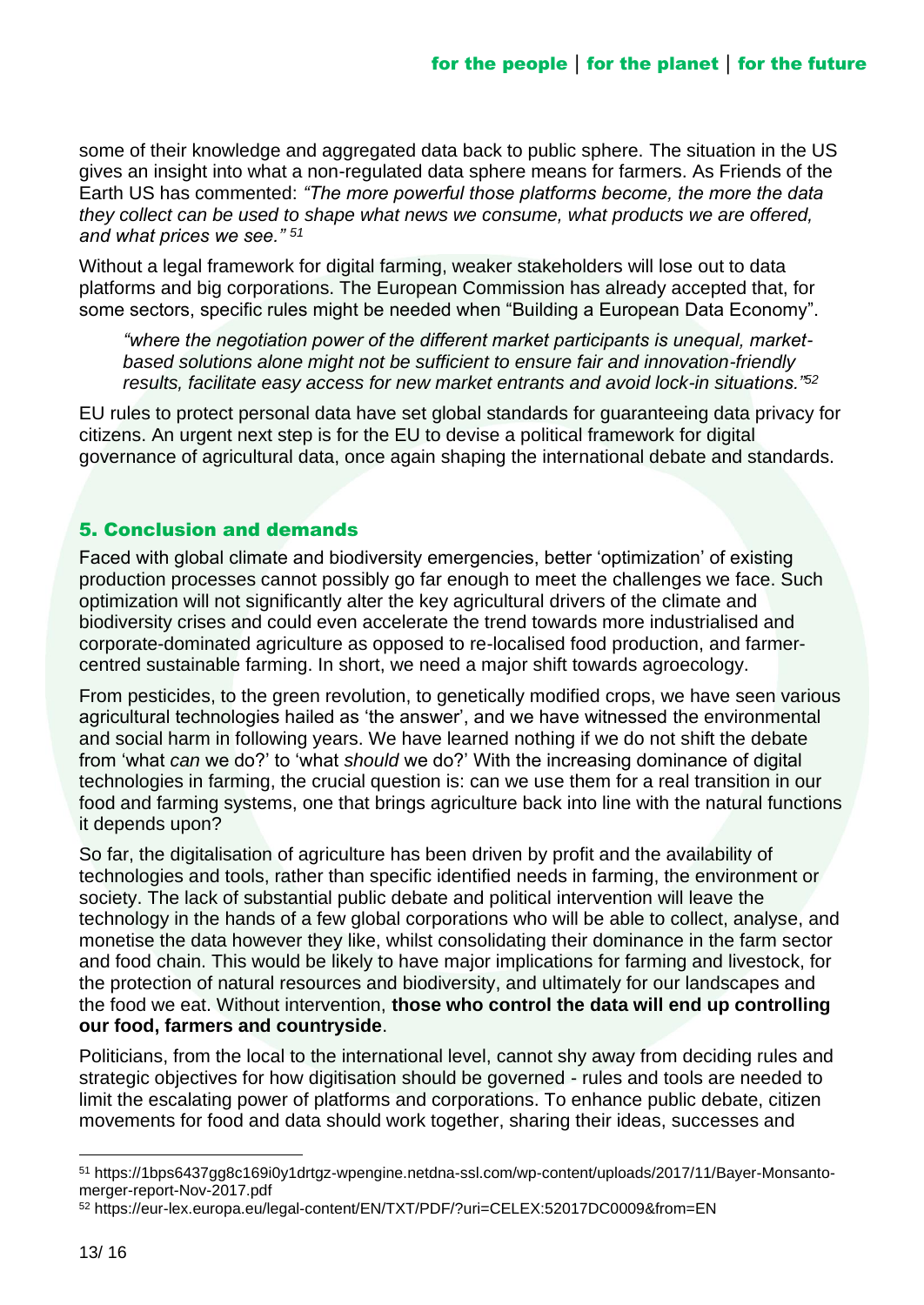approaches to come up with strong interventions to challenge big data and big agribusiness and to push for European data governance.

#### • **Public control over digital farming**

There is an urgent need to re-frame the digital farming debate around public needs and values in order to shape the correct policy objectives.

So far, digitisation is seen as 'progress' in itself and as a value in its own right. However, the longer that global corporations can influence the direction of innovation and products, and collect data and knowledge, the higher is the risk that this technology will become just another cause of global environmental and social harm. It is urgent that at national, European and international levels, digital technology assessments are conducted that evaluate the impacts on energy and resource consumption, the potential costs to climate, biodiversity and rural communities, socio-economic inequalities, the right to adequate food and nutrition and what could be achieved instead by choosing a different approach to agriculture.

The gaps in legislation for digital farming data, as well as for open data in general, could result in the misuse of farming and relevant public data like weather, satellite and geographical data. If satellite data are used to control the compliance of farmers with legal requirements, strong protection is needed to ensure the privacy of farmers as well as to block cyber-attacks. New standards for minimum public oversight are needed.

We need rules and long-term political objectives on how digital farming contributes to solutions for the biggest challenges in the food and farming sector. We call for the demonopolisation of digital agriculture, sector-specific rules and EU-wide laws to counteract unbalanced bargaining power in the agricultural sector.

#### • **Break up mega-corporations' control of agriculture**

Current competition law at national and EU level should be changed and better implemented to halt the escalating concentration in the digital - and the digital farming sectors. Agriculture, and its role in providing food security as well as managing natural resources and biodiversity, is too vital for human wellbeing to be left in the hands of a few consolidated mega-corporations. Stricter rules to prohibit and break upmonopolies, as well as stronger considerations of their strengthened data power, are needed in merger and monopoly regulations. Vertical monopolies - the power of dominating along the whole agriculture chain – has not been considered sufficiently in current EU rules.

#### • **Public research for public goods**

Publicly-funded agriculture and food research should be conducted according to the most pressing environmental and climate issues and through an inclusive prioritysetting process. Public funding for research in digital farming should be available only for projects focussing on solutions to the environment, climate and hunger crises, as well as to socio-economic inequalities.

Public support for research and development must be conditional on the benefits returning for public wellbeing, and that access to knowledge and data is not privatised. A similar demand has been raised for software development under the slogan 'public money, public code'.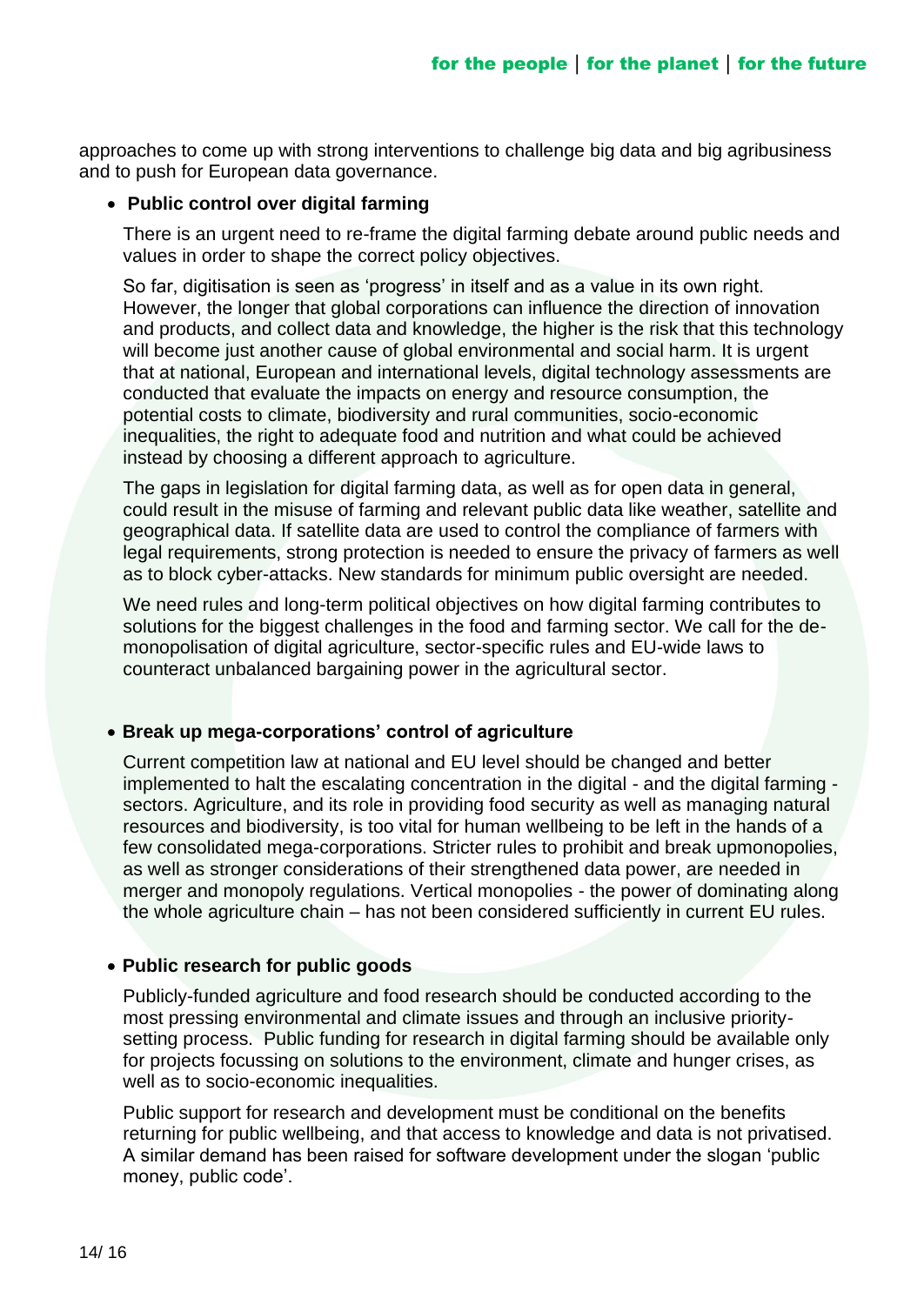In addition, key research programmes from public institutions should have a pillar for small projects to foster local governance and small-scale research, aiming for wide societal consensus in the problem prioritisation. Farmer-focused or farmer-led research should play a bigger role, using the vast knowledge within those practising agriculture.

#### • **EU data rights for farmers**

There is growing consensus that the sheer power of giant data corporations should be limited. Further discussion is necessary, including civil society's demands on data control and management, to understand which approaches can reduce the monopolies of global giants, whether from agribusiness or otherwise. Open Source and data sovereignty for farmers is not sufficient to ensure community-led governance and decision-making. Open and public data should be prioritised, and legal tools needed to limit the control of agribusiness or tech corporations over digital farming.

Tackling the escalating control by some data and agribusiness giants needs a midterm strategy from civil society, which can then be turned into binding rules. First steps should be to ensure that personal data of farmers and farm workers is protected and excluded from any further data use by third parties. Farming must be included in the ongoing discussions about rules for digital services and data platforms, to avoid the situation in which one or two platforms determine the future of farming.

The objective for the European Union must be to develop high standards guaranteeing farmers' rights to their data, similar to existing EU legislation protecting personal data. Data sovereignty of all farmers must be ensured.

#### • **Binding rules and objectives for spending in the EU's Common Agricultural Policy**

Digital farming is not an objective in itself and CAP funding should be not given to technologies which have no clear environmental and societal contribution.

CAP is the key EU policy impacting European farming. In order to support a food system transition that protects ecosystems, embeds climate resilience and provides fair incomes for farmers, EU policymakers need to develop and implement a coherent longterm vision towards agroecology.

CAP funding should be used to support this transition including the spread of community-based and grassroots initiatives upholding and strengthening local knowledge and innovations from the ground.

Digital farming should be only supported through CAP funding in the cases where it fosters such grassroots initiatives and leads to more climate resilient, nature friendly farming, as well as improved incomes for farmers.